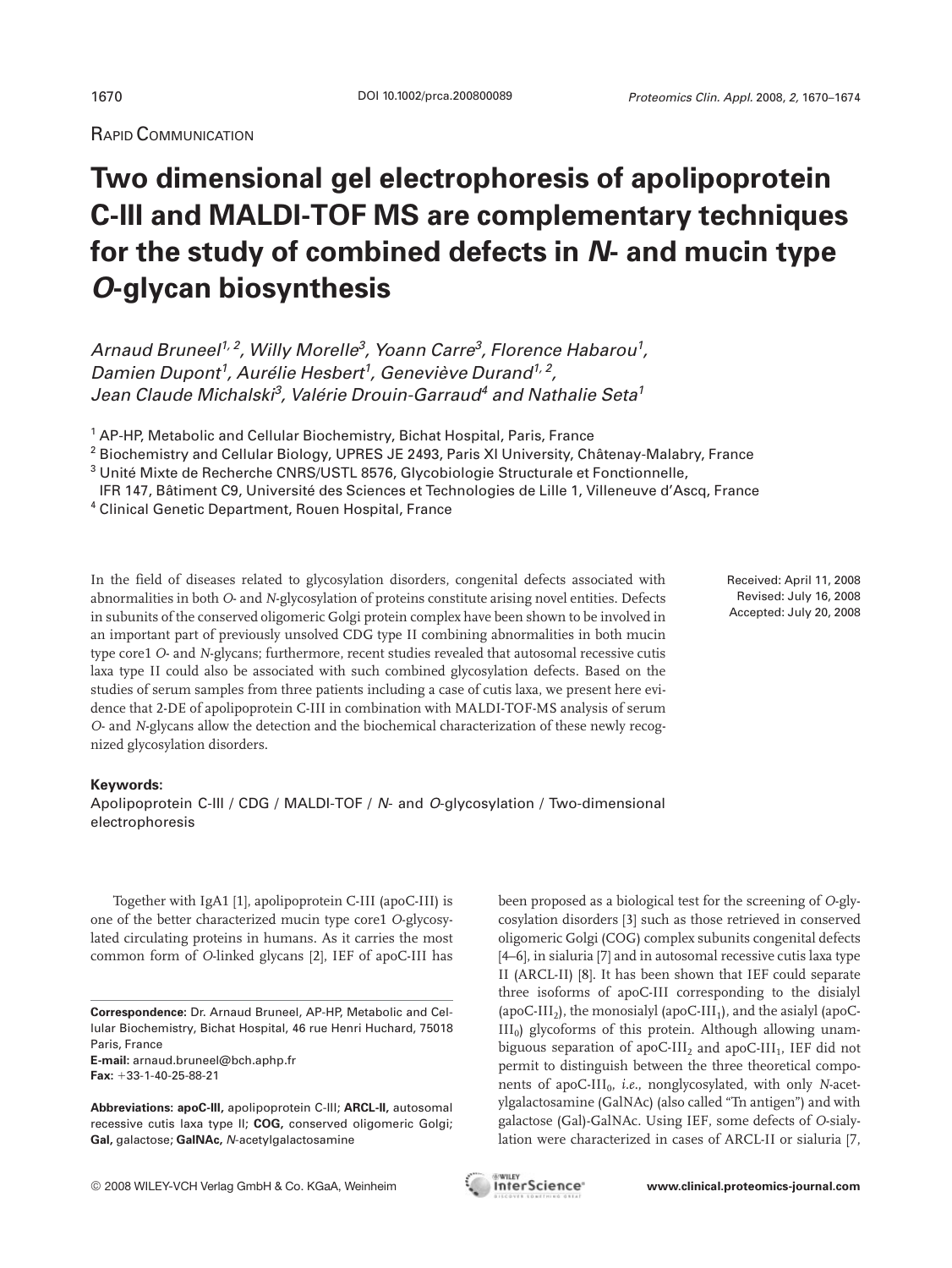8], but those described as affecting the initial steps of *O*-glycosylation in COG subunits defects remained to be or were partially characterized using additional techniques such as MS and/or lectin binding of patient's cells [4–6]. Concerning MS techniques, it has been shown that MALDI-TOF MS could be efficiently applied not only to the accurate separation but also to the relative quantification of serum *N*-glycans and of major usual forms of core1 mucin type serum *O*-glycans [9, 10]. We recently described a 2-DE method allowing us to separate the two sialylated apoC-III major isoforms and up to four minor asialylated ones [11]; nevertheless, the potential of 2-DE for the screening and characterization of disorders combining *O*- and *N*-glycans abnormalities has not been evaluated. In this purpose, we present here the 2-DE and MALDI-TOF MS-based studies of three human sera revealing abnormal undersialylation and undergalactosylation of *N*- and of mucin type core1 *O*-glycans.

Patient 1 is a French girl from nonconsanguineous healthy parents presenting at birth with marked developmental delay, cardiac intraventricular communication, axial hypotonia, and large anterior fontanel. Today, she is 14 years-old and shares mild mental retardation and marked developmental delay associated with typical symptoms of ARCL-II such as localized skin wrinkles, hypermobile joints, and nasal voice. Syndactylism, short toes, and convergent strabismus could also be noted. Standard and high resolution caryotypes were normal as well as haemostasis, hepatic, and iron biological investigations.

Patients 2 and 3 were Lebanese male siblings from consanguineous healthy parents; they both developed severe hypotonia and severe developmental/mental retardations with a start of symptoms during neonatal period and a rapid lethal issue before 1 year-old.

For these three patients, secondary causes of glycans abnormalities, *i.e.*, galactosaemia, fructose intolerance, and septicaemia were excluded based on clinical and biological findings.

2-DE and Western blotting of apoC-III isoforms from 1 to  $5 \mu$ L of serum was carried out as previously described [10] using IPG ranging from 4.0 to 7.0 and 15% acrylamide SDS-PAGE mini-gels. MALDI-TOF MS analysis of permethylated *O*- and *N*-glycans released from circulating glycoproteins were conducted also as previously described using up to  $30 \mu L$  of serum [9].

When compared with controls (Fig. 1A, left), the 2-DE pattern of apoC-III from patient 1 (Fig. 1B, left) showed an increased percentage of the monosialyl isoform (apoC- $III_1 = 89\%$ , reference interval 40–75%,  $n = 36$ ) associated with decreased percentage of the disialyl isoform (apoC- $III<sub>2</sub> = 10%$ , reference interval 25–60%) and normal percentage of asialyl isoforms (apoC-III<sub>0</sub> = 1%, reference interval ,5%); the study of one additional independent sample from the same patient confirmed the abnormality with, in this case, undetectable asialyl isoform (not shown). MALDI-TOF MS analysis of whole circulating core1 *O*-linked glycans from patient 1 (Figs. 1A and B, right; Table 1) corroborated these results at the overall level showing a decreased relative percentage of the disialyl residue  $(m/z = 1256)$ . Lastly, MALDI-TOF MS analysis of serum N-linked glycans from patient 1 (Figs. 2A and B) showed discrete abnormally increased levels of various undergalactosylated (*m*/*z* = 1836 and 2040) and undersialylated ( $m/z = 2431$  and 2605) structures.

The 2-DE patterns of apoC-III from patients 2 and 3 showed dramatically increased percentages of the protein spot corresponding to apoC-III linked to GalNAc and/or to nonglycosylated apoC-III (*i.e.*, localized clearly below the virtual straight-line joining apoC-III<sub>1</sub> and apoC-III<sub>2</sub>) in association with decreased percentage of the mono- and disialyl isoforms for patient 2 and of the disialylated one for patient 3 (Figs. 1C and D, left). For patient 2, a similar abnormal pattern (apoC-III<sub>0</sub> = 75%) was retrieved in other independent serum sample (not available for patient 3). For these two siblings, MALDI-TOF MS applied to *O*-glycans (Figs. 1C and D, right) appeared to be unable to detect any structure corresponding to *O*-GalNAc at theoretical  $m/z = 330$ . Because of the high volatility of the methylated derivative, this compound was probably lost during the purification step [8]. When considering this analytical limitation, measured relative levels of usual core1 *O*-glycans (at *m*/*z* = 534, 895, and 1256) from patients 2 and 3 appeared to us difficultly interpretable (data not shown). Furthermore, since we also failed in detecting the apoC-III isoform linked to GalNAc (as well as others "normal" isoforms) on 2-DE gels using periodatebased glycoprotein detection technique, MS study of the entire glycoprotein and/or of glycopeptides [12] will be undertaken in order to formally check for its presence in the two investigated patients. By contrast with the case of *O*-glycans, MALDI-TOF MS spectra of serum *N*-glycans from patients 2 and 3 (Figs. 2C and D) were more easily interpretable showing markedly (notably for patient 2) increased relative levels of various undergalactosylated  $(m/z = 1662)$ , 1836, 2040, and 2228) and undersialylated structures (*m*/*z* = 2244, 2431, and 2605).

IEF of serum apoC-III has been shown to allow the detection of core1 mucin type *O*-glycosylation disorders [3, 13]. In one hand, IEF of apoC-III from consanguineous patients with congenital ARCL-II revealed an "apoC-III<sub>1</sub>" profile sharing increased percentages of the monosialylated isoform [8, 14]; in the other hand, all identified COG subunits congenital defects were accompanied by a similar "apoC-III<sub>0</sub>" profile with increased levels of the protein band corresponding to the asialylated isoforms [4–6]. In all cases, *N*-glycosylation was also impaired with congenital disorders of glycosylation (CDG) type II transferrin IEF patterns. Clinically, the patients with ARCL-II and apoC-III<sub>1</sub> profile notably shared localized skin folds, large fontanels, hypermobile joints, eye anomalies, motor developmental delay, and mild mental retardation [14]. In the field of COG deficiencies, those involving COG1 and COG8 led to a mild clinical phenotype, *e.g.*, with hypotonia, mild mental retardation, and cerebellar atrophy [5, 6], in radical contrast with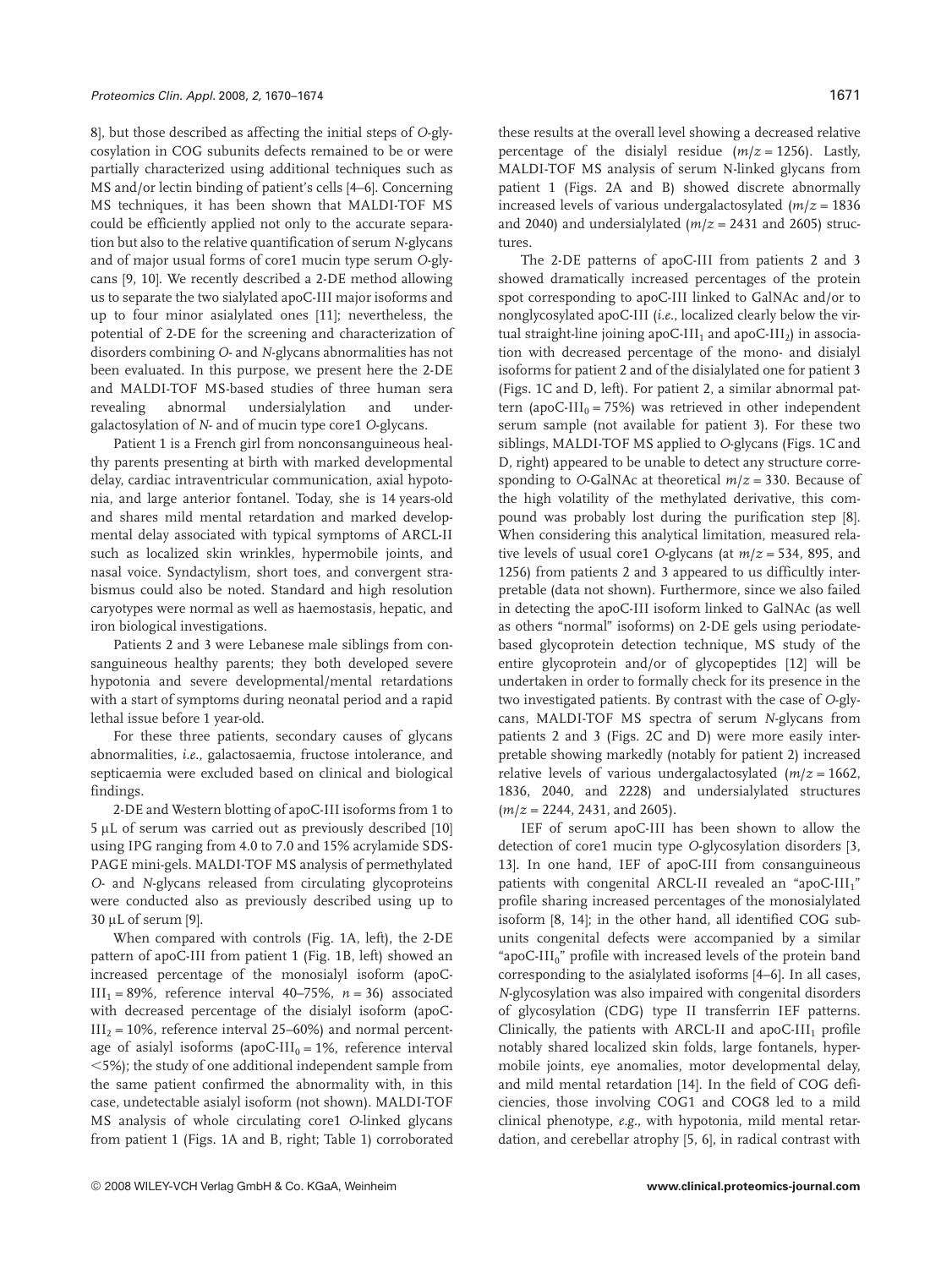

Figure 1. The 2-DE patterns of serum apoC-III (left) and corresponding serum O-glycans MALDI-TOF mass spectra (right) from control (A), patient 1 (B), patient 2 (C), and patient 3 (D). "Double-arrow" in Fig. 1B (right) indicate significant relative decrease in the bi-sialylated Oglycan structure at  $m/z = 1256$ . Symbols:  $\Box$ , Gal;  $\blacksquare$ , N-acetylglucosamine;  $\boxtimes$ , GalNAc;  $\triangle$ , N-acetyl neuraminic (*i.e.*, sialic) acid.

those related to COG7 notably leading to severe hypotonia, severe liver failure, episodes of hyperthermia, and rapid lethal issue [4, 15].

In this study, 2-DE of apoC-III allowed low background separation of glycoforms into well-resolved and easy-toquantify protein spots. For patient 1, it clearly showed an apoC-III<sub>1</sub> profile which was corroborated at the whole serum *O*-glycan level by MALDI-TOF MS. Concerning N-linked glycans from patient 1, MALDI-TOF showed discrete undersialylation and undergalactosylation. When combined with clinical findings, these glycans deficiencies altogether strongly suggest major similarities with described patients with ARCL-II and *O*- and *N*-glycans abnormalities. Of interest is to note that the causative mutations in these patients have been recently found as affecting the gene encoding the  $\alpha$ 2 subunit of the V<sub>0</sub>-H<sup>+</sup> ATPase protein [16].

For patients 2 and 3, 2-DE patterns of apoC-III revealed for the first time dramatically increased levels of the protein spot corresponding to the nonglycosylated isoform and/or to the isoform substituted with only GalNAc. Since MALDI-TOF MS clearly showed that *N*-glycosylation was also impaired with undersialylation and undergalactosylation,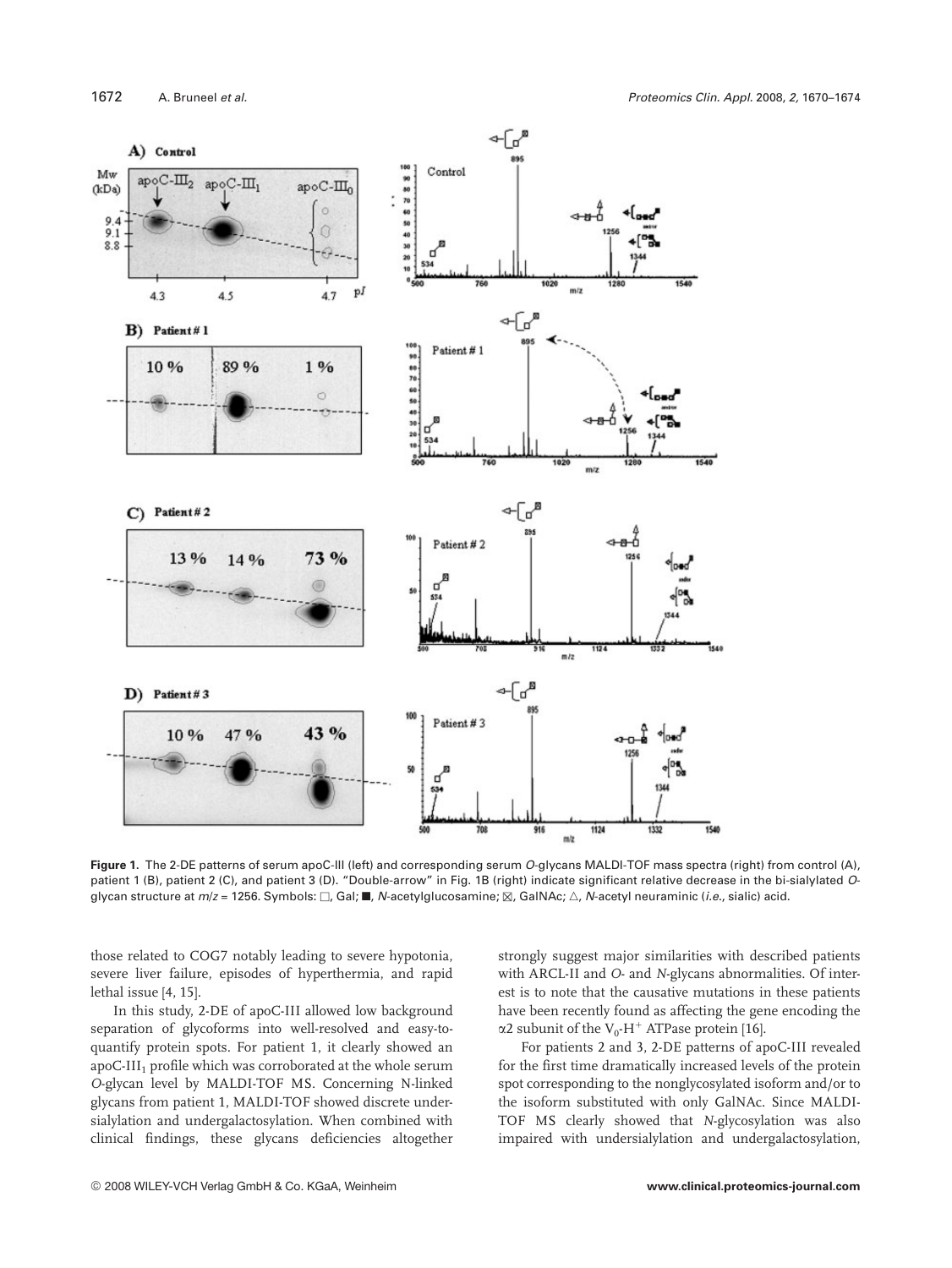

**Figure 2.** Serum N-glycans MALDI-TOF mass spectra from control (A), patient 1 (B), patient 2 (C), and patient 3 (D). Arrows indicate abnormally increased  $N$ -glycan structures. Symbols:  $\bullet$ , mannose;  $\Box$ , Gal;  $\blacksquare$ , N-acetylglucosamine;  $\blacktriangle$ , fucose;  $\triangle$ , N-acetyl neuraminic (i.e., sialic) acid.

these original biological data suggested a global defect in the glycosylation machinery similar to those retrieved in COG subunits deficiencies. More precisely, very severe and typical associated clinical findings in these siblings from consanguineous parents were highly suggestive of a congenital defect in COG7 subunit.

The 2-DE of apoC-III and MALDI-TOF-MS analysis of permethylated *O*- and *N*-glycans released from whole serum glycoproteins should be considered as complementary tech-

**Table 1.** Relative percentage values of the major ions observed in MALDI-TOF MS spectra of permethylated mucin type core1 O-glycans from patient 1 by comparison with 16 controls (0–1 year,  $n = 8$ ; 1–18 years,  $n = 8$ )

|                               |          | 534 (%)        | lon at $m/z$ lon at $m/z$ lon at $m/z$<br>895 (%) | $1256\,(%)$       |
|-------------------------------|----------|----------------|---------------------------------------------------|-------------------|
| Reference $0-1/1-18$<br>range | years    | $0 - 6/0 - 12$ | 100/100                                           | $30 - 39/23 - 41$ |
| Patient 1                     | 14 years | -9             | 100                                               | 19                |

niques for the biochemical study of both *O*- and *N*-glycosylation biosynthesis disorders. The 2-DE of apoC-III can be used to rapidly determine the different apoC-III isoforms in quantitative terms to get an overview of core1 *O*-glycans abnormalities. Most importantly, by contrast with IEF only, this technique allows to differentiate between various asialylated apoC-III isoforms. Furthermore, although still "immature" for the detection of *O*-GalNAc, MALDI-TOF MS of permethylated *O*-glycans can be proposed as a global confirmation method (at least in cases with apoC-III<sub>1</sub> profile) since *O*-glycans are released from whole serum glycoproteins of different cellular origin, *e.g.*, highly *O*-glycosylated IgA1 from lymphocytes and apoC-III from hepatocytes. More evidently in the field of *N*-glycosylation, MALDI-TOF MS can successfully be dedicated to the detection and the structural characterization of abnormally accumulated Nlinked glycans. Thus, combination of both techniques led us to describe alterations in mucin type core1 *O*-glycans and in *N*-glycans from three patients opening the way toward future identification of new cases among these emerging combined glycosylation disorders.

*This research was supported by the Centre National de la Recherche Scientifique (Unité Mixte de Recherche CNRS/USTL 8576), the Ministère de la Recherche et de l'Enseignement Supérieur and EuroGlycanet (LSHM-CT-2005-S12131). The Mass Spectrometry facility used in this study was funded by the European Community (FEDER), the Région Nord-Pas de Calais (France), and the Université des Sciences et Technologies de Lille.*

*The authors have declared no conflict of interest.*

## **References**

- [1] Tarelli, E., Smith, A. C., Hendry, B. M., Challacombe, S. J. et al., Human serum IgA1 is substituted with up to six O-glycans as shown by matrix assisted laser desorption ionisation timeof-flight mass spectrometry. Carbohydr. Res. 2004, 339, 2329– 2335.
- [2] Wopereis, S., Lefeber, D. J., Morava, E., Wevers, R. A., Mechanisms in protein O-glycan biosynthesis and clinical and molecular aspects of protein O-glycan biosynthesis defects: A review. Clin. Chem. 2006, 52, 574–600.